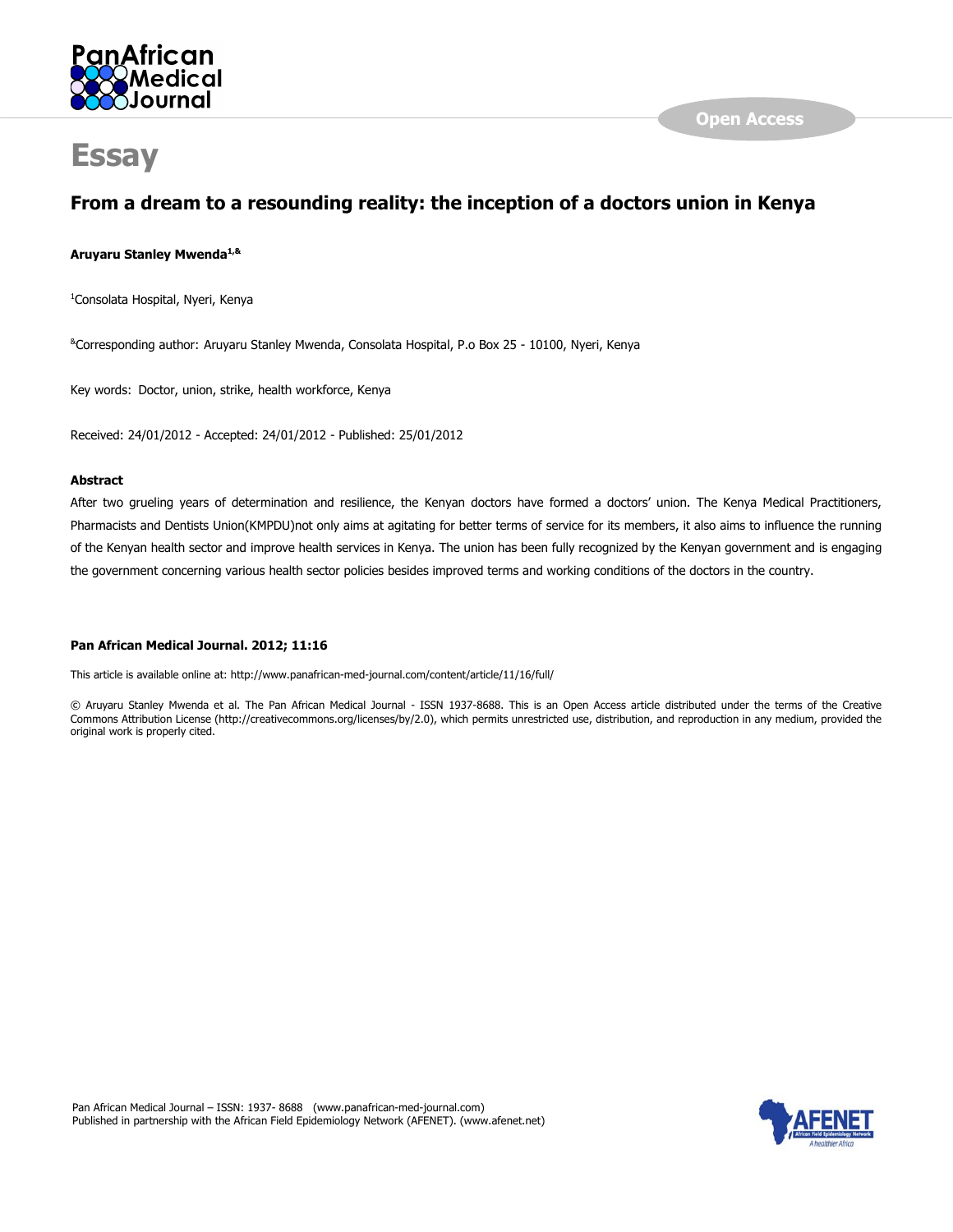#### Introduction

Kenya has two established public medical schools (Moi University and University of Nairobi) and a private medical school (Aga Khan University). Kenyatta, Egerton and Maseno universities are new entrants and their graduates will soon be joining the Kenyan health sector. These universities churn out doctors every year into the labour (health) market. Even with these Kenya still has an abject shortage of doctors with a total of short of 8000 doctors, of which only 2300 are in the public hospitals to cater for majority of her population of approximately 40million [1]. This leaves Kenya in a desperate situation as far as meeting the world health organisation (WHO) recommendation of a doctor to patient ratio of 1:1000 [2] is concerned. Recent statistics have left the country far from achieving the health related millennium development goals [3]. Majority of Kenyan trained doctors have had to leave the public hospitals to join either the private health sector or travel abroad to seek a better life. The government of Kenya, in the wake of a recent doctors' strike, has acknowledged that up to three quarters of doctors will have left the government payroll three years after joining the public health sector [4].

There are a myriad of bedevilments to the health sector in Kenya that have precipitated this. In the past, it has depended on the Kenyan health technocrats and political good will to appropriately address problems affecting Kenyans in the field of health. Despite Kenya being a signatory to the 2001 Abuja declaration [5] the treasury allocated way less than 15% of the national budget to healthcare in the 2011/2012 financial year [6].

There has been no union in the country that could stand up to the government and agitate for better funding of the healthcare. Doctors' grievances have just existed with no formal body to address them.

In this article, the author-a member of the Kenya Medical Practitioners, Pharmacists and Dentists Union (KMPDU) who has keenly followed the developments during the entire period of formation of the union- highlights the cardinal issues that necessitated the formation of the union, the steps towards a functional union and the various challenges that were encountered during the entire process. This article is not intended as an analysis of the Kenyan health care but may just mention a few aspects that are relevant to this topic.

#### Precipitants to formation of the doctors' union

As noted above, there are several bedevilments that face the Kenyan healthcare system, especially the public sector healthcare. These are captured in a list of concerns and demands sent to the Kenyan ministries of medical services and public health and sanitation by KMPDU [7]. This article does not discuss the issues as raised but just highlights them.

#### Shortage of health facilities

In Kenya, patients often have to walk long distances to access specialised treatment. Radiotherapy for various types of cancer for instance is only accessible in the capital city while dialysis, a basic requirement for patients in renal failure, is available in selected few centres in the country, way out of sync with the high number of patients requiring such intervention.

#### Inadequate medical equipment

The doctors have decried the gross inadequacy of basic essentials in the various hospitals in Kenya. They have felt that they continued to watch as patients died because of lack of basic equipments and other medical aids on top of scarce drugs [8].

#### Poor staffing

Kenya is way below the recommended WHO doctor to patient ratio of 1 in 1000 [2]. With approximately 40 million Kenyans, Kenya requires 40,000 doctors to meet that ratio. However the current total number of doctors is approximately 8,000 with only approximately 2300 of them being in the public health sector. Even among the few in the public health sector, majority tend to conglomerate in the urban centres leaving rural Kenya in a perpetual health crisis [9].

#### Staff training

Two years ago, the government withdrew its sponsorship for the postgraduate training of doctors. This meant that in the setting of a serious shortage of specialists in the country, Kenya had to wait for doctors to sponsor themselves through post graduate training and somehow hope to fill the glaring deficits. This decision has however been receded in the wake of a recent doctors' strike in the country. Its likely such a scenario would have dragged on into eternity were it not for the KMPDU which continuously agitated for the recession of that decision and even rallied all public health doctors to a country wide strike.

#### Inhuman working conditions of residents in the Kenyan teaching hospitals

In the two teaching hospitals in Kenya ( Kenyatta National Hospital and Moi Teaching and Referral Hospital), residents who have sponsored themselves or are sponsored by non-governmental organisations (NGOs) work for long hours, day and night when on call, for no pay. This has been interpreted by the Kenyan doctors to be nothing but slavery. This continues to happen even as the concerned hospitals continue to generate income from the services of these specialists in training who literally run these hospitals on a day to day basis, sometimes even remaining behind when universities have closed.

#### Unsatisfactory performance by ministry staff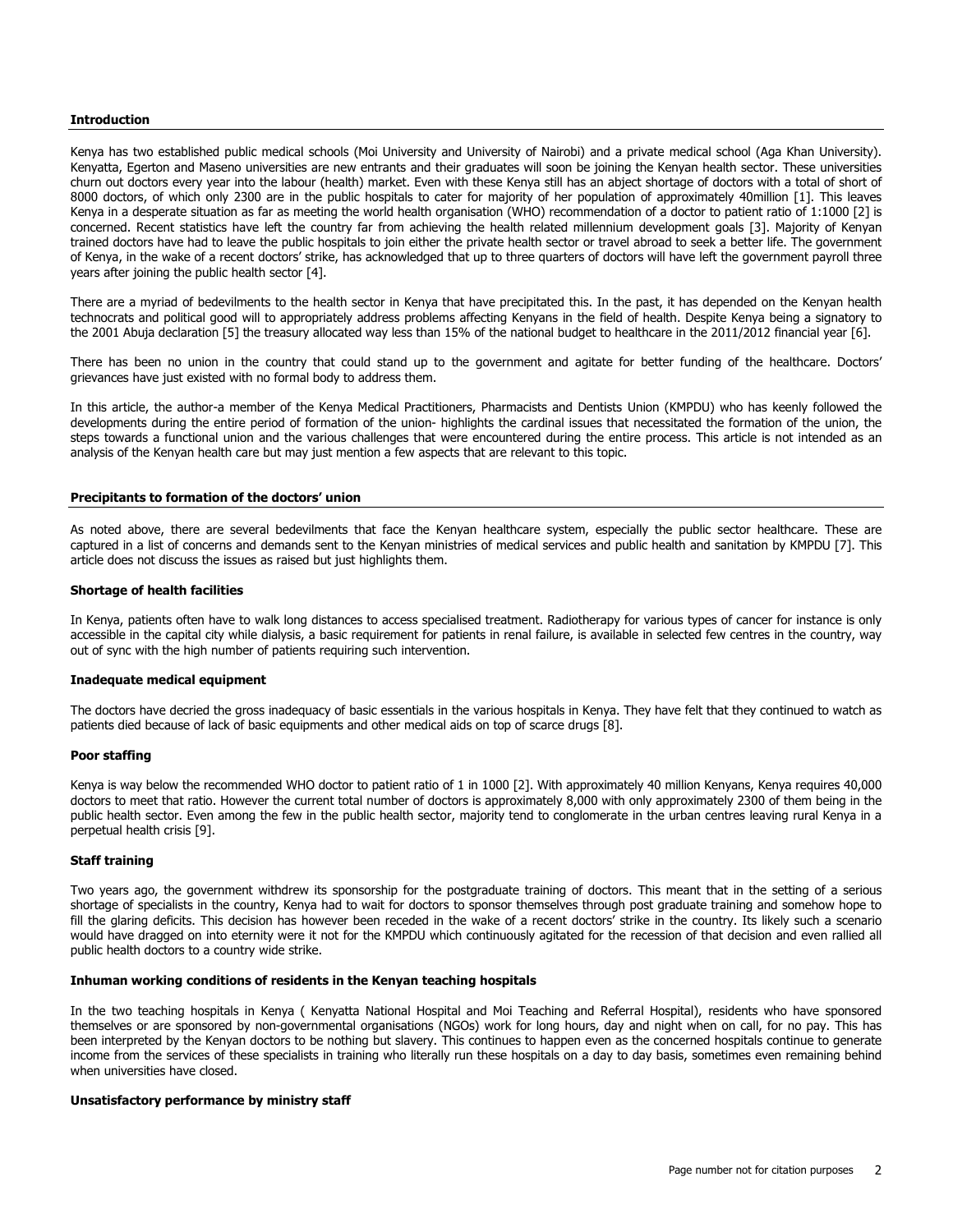There have been anecdotal concerns by the Kenyan doctors that the ministry of public health and sanitation and that of medical services are staffed with administrative individuals who are bent on punishing the Kenyan doctor as opposed to motivating them to work under the difficult circumstances. The Kenyan doctors perceive the poor policies and the suboptimal implementation of already existing health related policies (such as the budgetary allocation to health in accordance with the Abuja declaration) can be attributed to poor performance by these staff.

### Poor remuneration of doctors and unfair working conditions

Today, Kenya remains among the able Eastern African economies where doctors are poorly remunerated. They for example lack a special health scheme other than the national hospital insurance whose coverage the doctors decry is insufficient. This is in spite of the continuous danger of occupational injuries that they face daily. A new graduate medic in Kenya enters the public service with a basic salary of 30,000 Kenyan Shillings. Hardship allowance for the doctors working along the risky Kenya-Somalia, Kenya-Sudan borders is a mere 600 Kenyan Shillings. All these have led to the continual migration of Kenyan doctors to South Africa, Botswana and Namibia where remuneration is better. Chankova and colleagues found that resignations accounted for up to 80% of doctor attrition in the Kenyan public hospitals [9].

The government itself late 2011 admitted that up to three quarters of doctors joining public hospitals after graduation will have left these hospitals in three years' time [4]. The Kenyan doctors thought they could not continue to leave poor Kenyans dying in public hospitals while they sought greener pastures outside the country, at least not without trying to correct the anomaly.

#### Need for the formation of a health service commission

The poor pay among the Kenyan doctors is partly because of their lumping up with the rest of the public servants. Thus a doctor doing 72 hours of weekend shift in a busy provincial hospital is remunerated exactly the same way as a departmental secretary who works for eight hours a day, five days a week. Other unique cadres of workers in Kenya have service commissions that draw their budget, formulate terms of service and handle other welfare related issues. The judiciary staffs for example, are employed by the judicial service commission while the teachers are employed by the teachers' service commission. The doctors of Kenya have thought that a health service commission would be best suited to conglomerate all the health sector staff and draw up their terms of service in a manner sensitive to the special requirements of this sector.

#### Steps leading to the formation of the doctors' union and the challenges encountered

The KMPDU began as a Facebook<sup>TM</sup> group formed by young doctors and final year medical students in 2009. As was captured by the group's name "United against the poor pay of doctors in Kenya", this group was initially focused on the poor pay especially among the young doctors who have not yet specialised and thus do not have the advantage of having part time consultancies where they would eke out an additional coin. These are the doctors who are the first on call in our hospitals, doing almost all the surgeries and other procedures, only preserving the complicated ones for the specialists. The idea of formation of a trade union for the doctors was not feasible at this point in time in view of the labour laws in Kenya which categorised doctors in Kenya as having managerial positions and thus being un-unionisable. The labour relations act 2007 also meant doctors could not picket, taking cognisance of their provision of essential services [10]. As such the plan by these young Kenyan doctors was to recruit as many young doctors as possible into Kenya Medical Association (KMA) and later use their majority in the association to call a special general meeting, hold new elections and eventually take control of the KMA leadership. This way, they would use the association to negotiate and pressure the employer to improve the terms of service for the doctors.

As they would later realise though, despite significant enrolment into the association, this was an entity that did not have a legal mandate for such a fight [11]. It was a glaring realization. There were two options left; forming a trade union or retaining the status quo. These young doctors chose the former. And so began a series of meetings. In October 2010, the doctors, mostly around Nairobi and central Kenya organised a meeting in Thika town. The agenda included a petition about the government's decision to stop funding the post graduate training. There were 60 doctors in that meeting. Resolutions were made, more meetings were scheduled, the media covered the event and one of the vocal doctors was interdicted. The way forward was to meet in a central park in Nairobi city (Uhuru Park) and do a peaceful protest. The turn up for this meeting was discouraging, but the doctors did not relent, they presented a petition to the Kenyan prime minister.

This was happening in the dawn of a new constitutional dispensation in Kenya which brought along a strong bill of rights, giving every Kenyan worker the freedom to join a trade union and compelling every employer to recognise employee's trade unions [12]. So after consultation with trade union experts, the doctors decided to form their own union. What followed were meetings, sometimes under the shelter of a petrol station on Sunday afternoons, to lay down the foundations of a trade union-all on volunteer basis. It was a mammoth task. Communication was through the same Facebook™ group and all these doctors depended on was goodwill, hope and the few encouraging comments on the social media. None of them had seen a physical meeting of 61 doctors committed to their course! As the chairman of KMPDU would later observe in one of his many communiqués to the members, "...it is not an easy thing to unite doctors I can tell you".

After a long run, the union was finally registered in august 2011. It embarked on massive final lap recruitment of more members and seeking of recognition from the government [6]. It is now fully recognised by the government of Kenya and continues to seek recognition from other employers in the country.